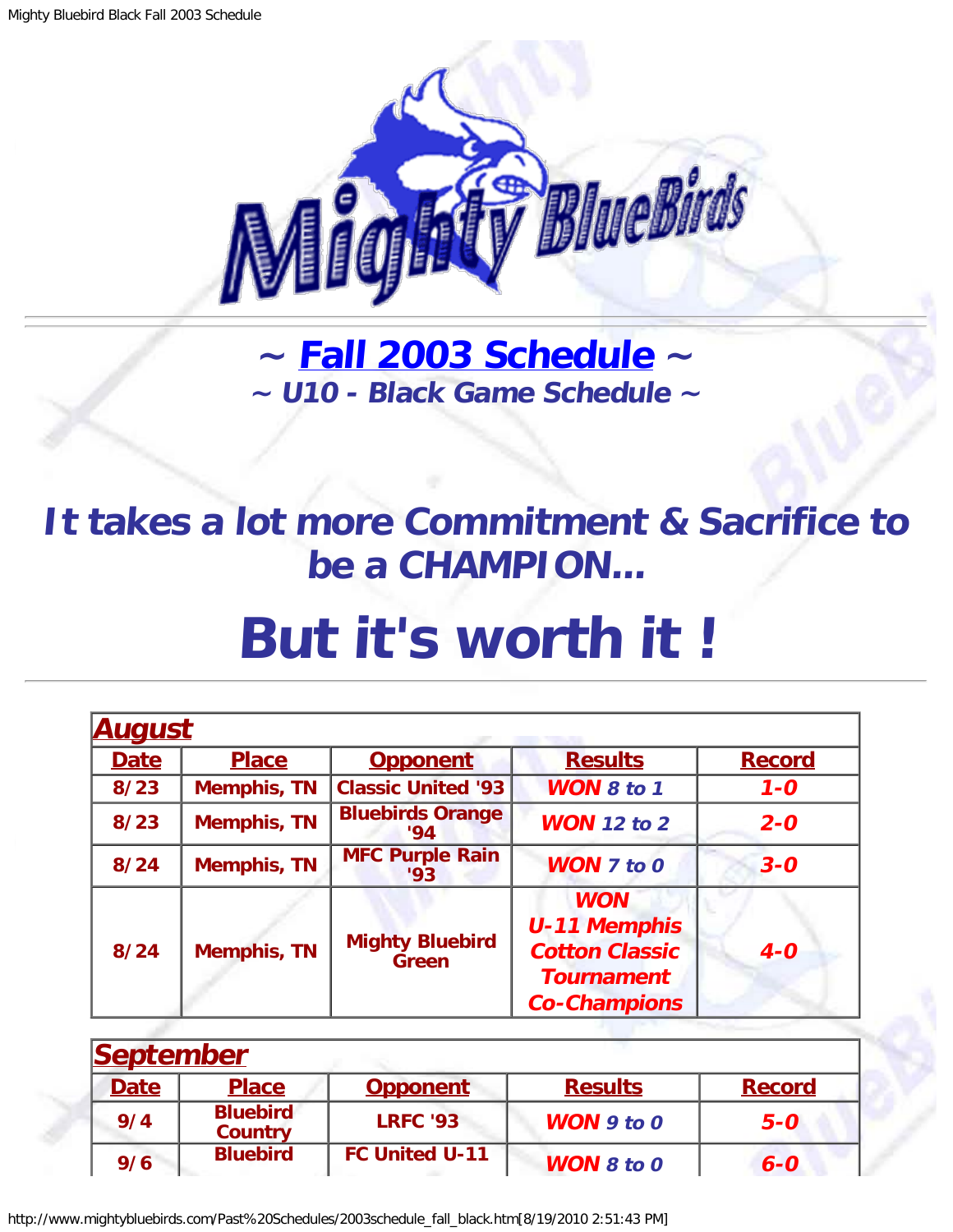|      | <b>Country</b>                    | <b>Game Day</b>                               |                                                                                                        |          |
|------|-----------------------------------|-----------------------------------------------|--------------------------------------------------------------------------------------------------------|----------|
| 9/6  | <b>Bluebird</b><br><b>Country</b> | <b>FC United U-11</b><br><b>Game Day</b>      | <b>WON</b> $8$ to $1$                                                                                  | $7 - 0$  |
| 9/6  | <b>Bluebird</b><br><b>Country</b> | <b>FC United U-11</b><br><b>Game Day</b>      | <b>WON 8 to 0</b>                                                                                      | $8-0$    |
| 9/13 | <b>Fort Smith, AR</b>             | <b>LRFC Blue</b>                              | <b>WON</b>                                                                                             | $9 - 0$  |
| 9/13 | Fort Smith, AR                    | <b>FC United - Spirit</b>                     | <b>WON</b>                                                                                             | $10 - 0$ |
| 9/14 | Fort Smith, AR                    | <b>Arkansas Comets</b>                        | <b>WON</b>                                                                                             | $11 - 0$ |
| 9/14 | Fort Smith, AR                    | <b>Mighty Bluebirds</b><br><b>Green</b>       | Lost 4 to 2<br><b>Semi-Finals</b>                                                                      | $11 - 1$ |
| 9/18 | <b>Bluebird</b><br><b>Country</b> | <b>LRFC U-12 Girls</b><br><b>White</b>        | <b>WON</b> 3 to 2                                                                                      | $12 - 1$ |
| 9/20 | <b>Memphis, TN</b>                | <b>KC Legends</b><br><b>Overland Park, KS</b> | <b>WON</b> 7 to 2                                                                                      | $13 - 1$ |
| 9/20 | <b>Memphis, TN</b>                | <b>MS United Blue</b><br><b>Brandon, MS</b>   | <b>WON</b> 7 to 0                                                                                      | $14 - 1$ |
| 9/21 | <b>Memphis, TN</b>                | <b>Memphis Premier</b><br>93 Cordova, TN      | <b>WON 8 to 2</b>                                                                                      | $15 - 1$ |
| 9/21 | <b>Memphis, TN</b>                |                                               | <b>WON</b> 12 to 0                                                                                     | $16 - 1$ |
|      |                                   |                                               | WON 4 to 1<br><b>Shootout</b><br><b>WON</b>                                                            |          |
| 9/21 | <b>Memphis, TN</b>                |                                               | <b>U-11 SuperClubs</b><br><b>Regional</b><br>Championship<br><b>Tournament</b><br><b>Champions</b>     | $17 - 1$ |
| 9/27 | <b>NLR, AR</b>                    | <b>Mighty Bluebirds</b><br><b>Orange</b>      | <b>WON</b> 10 to 0                                                                                     | $18 - 1$ |
| 9/27 | NLR, AR                           | <b>LRFC '93 White</b>                         | $WON$ 9 to 0                                                                                           | $19 - 1$ |
| 9/28 | NLR, AR                           | <b>Tulsa Thunder</b><br><b>Red</b>            | <b>WON</b> 10 to 1                                                                                     | $20 - 1$ |
| 9/28 | <b>NLR, AR</b>                    | <b>Tulsa Thunder</b><br><b>Black</b>          | <b>WON</b> $5$ to $0$<br>U-11 2003<br><b>Capital City Cup</b><br><b>Tournament</b><br><b>Champions</b> | $21 - 1$ |

| <b>October</b> |                                   |                                            |                       |               |
|----------------|-----------------------------------|--------------------------------------------|-----------------------|---------------|
| <b>Date</b>    | <b>Place</b>                      | <b>Opponent</b>                            | <b>Results</b>        | <b>Record</b> |
| 10/4           | <b>Riverdale</b>                  | <b>LRFC 93</b>                             | <b>WON 8 to 0</b>     | $22 - 1$      |
| 10/6           | <b>Bluebird</b><br><b>Country</b> | Maumelle Twisters<br><b>Boys</b>           | <b>WON</b> $7$ to $3$ | $23 - 1$      |
| 10/7           | <b>Bluebird</b><br><b>Country</b> | <b>Conway Lady</b><br><b>Wildcats U-11</b> | <b>WON</b> 4 to $2$   | $24 - 1$      |
| 10/16          | <b>Bluebird</b><br><b>Country</b> | <b>LRFC '93</b>                            | <b>WON 6 to 0</b>     | $25 - 1$      |
|                |                                   | <b>Conway Lady</b>                         |                       |               |

http://www.mightybluebirds.com/Past%20Schedules/2003schedule\_fall\_black.htm[8/19/2010 2:51:43 PM]